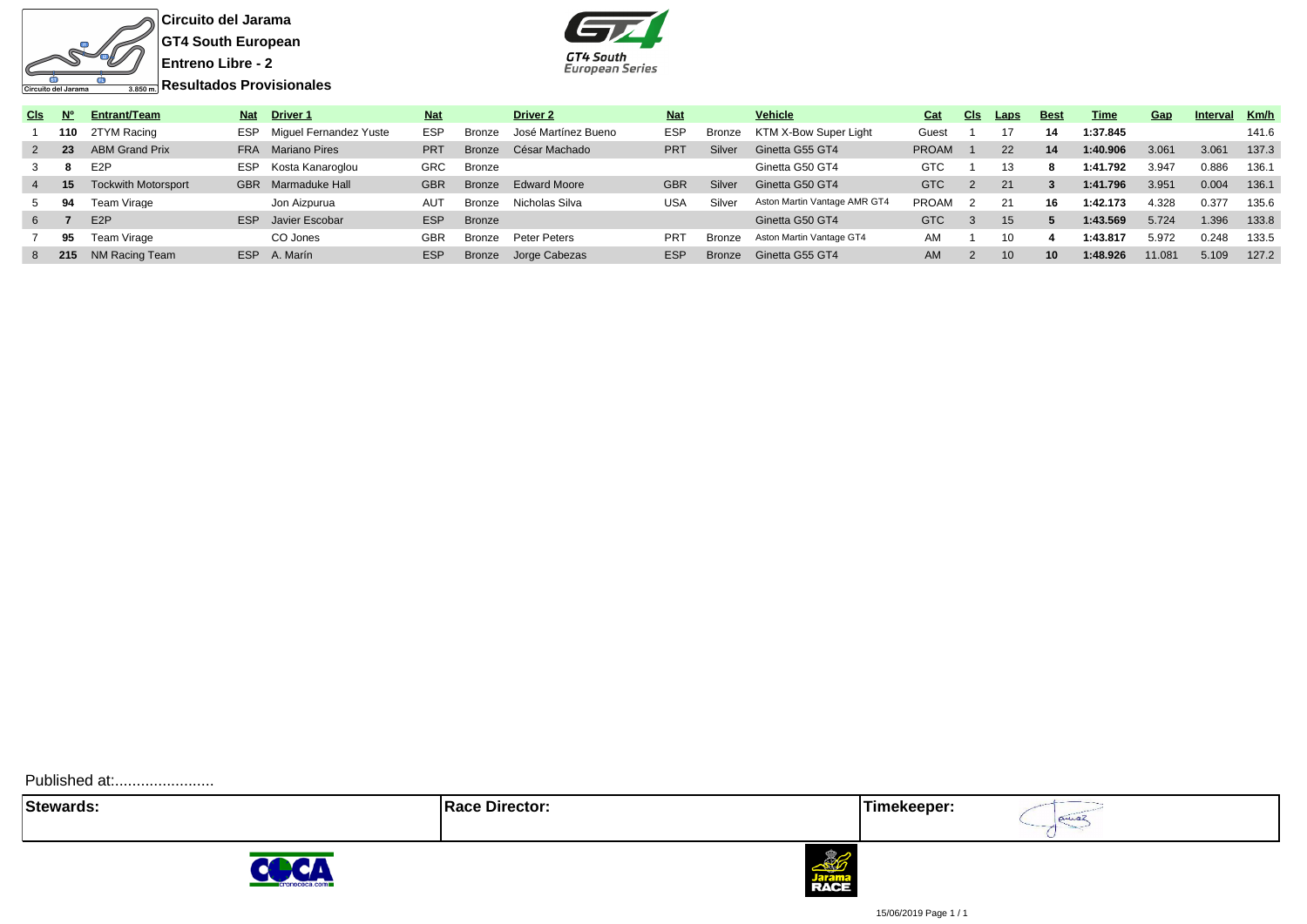

**Circuito del Jarama GT4 South European Entreno Libre - 2**



**Resultados Provisionales por categoria**

| C <sub>ls</sub> | <b>N°</b> | Entrant/Team               | <b>Nat</b> | <b>Driver 1</b>        | <b>Nat</b> |               | <b>Driver 2</b>     | <b>Nat</b>      |               | <b>Vehicle</b>               | Cat          | <b>CIs</b>     | Laps            | <b>Best</b> | Time     | Gap   | Interval | Km/h  |
|-----------------|-----------|----------------------------|------------|------------------------|------------|---------------|---------------------|-----------------|---------------|------------------------------|--------------|----------------|-----------------|-------------|----------|-------|----------|-------|
|                 |           | <b>Guest</b>               |            |                        |            |               |                     |                 |               |                              |              |                |                 |             |          |       |          |       |
|                 | 110       | 2TYM Racing                | <b>ESP</b> | Miquel Fernandez Yuste | <b>ESP</b> | Bronze        | José Martínez Bueno | <b>ESP</b>      | Bronze        | KTM X-Bow Super Light        | Guest        |                | 17              | 14          | 1:37.845 |       |          | 141.6 |
|                 |           | <b>GTC</b>                 |            |                        |            |               |                     |                 |               |                              |              |                |                 |             |          |       |          |       |
|                 | -8        | E <sub>2</sub> P           | <b>ESP</b> | Kosta Kanaroglou       | <b>GRC</b> | <b>Bronze</b> |                     |                 |               | Ginetta G50 GT4              | <b>GTC</b>   |                | 13              | 8           | 1:41.792 |       |          | 136.1 |
| 2               | 15        | <b>Tockwith Motorsport</b> | <b>GBR</b> | Marmaduke Hall         | <b>GBR</b> | Bronze        | <b>Edward Moore</b> | <b>GBR</b>      | Silver        | Ginetta G50 GT4              | <b>GTC</b>   |                | 21              | 3           | 1:41.796 | 0.004 | 0.004    | 136.1 |
| 3               |           | E <sub>2</sub> P           | ESP        | Javier Escobar         | <b>ESP</b> | <b>Bronze</b> |                     |                 |               | Ginetta G50 GT4              | <b>GTC</b>   | 3              | 15              | 5           | 1:43.569 | 1.777 | 1.773    | 133.8 |
|                 |           | <b>PROAM</b>               |            |                        |            |               |                     |                 |               |                              |              |                |                 |             |          |       |          |       |
|                 | 23        | <b>ABM Grand Prix</b>      | <b>FRA</b> | Mariano Pires          | <b>PRT</b> | Bronze        | César Machado       | <b>PRT</b>      | Silver        | Ginetta G55 GT4              | <b>PROAM</b> |                | 22              | 14          | 1:40.906 |       |          | 137.3 |
| 2               | 94        | Team Virage                |            | Jon Aizpurua           | <b>AUT</b> | <b>Bronze</b> | Nicholas Silva      | <b>USA</b>      | Silver        | Aston Martin Vantage AMR GT4 | <b>PROAM</b> | $\overline{2}$ | 21              | 16          | 1:42.173 | 1.267 | 1.267    | 135.6 |
|                 |           | <b>AM</b>                  |            |                        |            |               |                     |                 |               |                              |              |                |                 |             |          |       |          |       |
|                 | 95        | Team Virage                |            | CO Jones               | <b>GBR</b> | Bronze        | Peter Peters        | PR <sub>1</sub> | Bronze        | Aston Martin Vantage GT4     | AM           |                | 10              | 4           | 1:43.817 |       |          | 133.5 |
|                 | 2 215     | NM Racing Team             | <b>ESP</b> | A. Marín               | <b>ESP</b> | <b>Bronze</b> | Jorge Cabezas       | <b>ESP</b>      | <b>Bronze</b> | Ginetta G55 GT4              | <b>AM</b>    |                | 10 <sup>°</sup> | 10          | 1:48.926 | 5.109 | 5.109    | 127.2 |
|                 |           |                            |            |                        |            |               |                     |                 |               |                              |              |                |                 |             |          |       |          |       |

Published at:........................

**Stewards: Race Director: Timekeeper:**

aniaz





15/06/2019 Page 1 / 1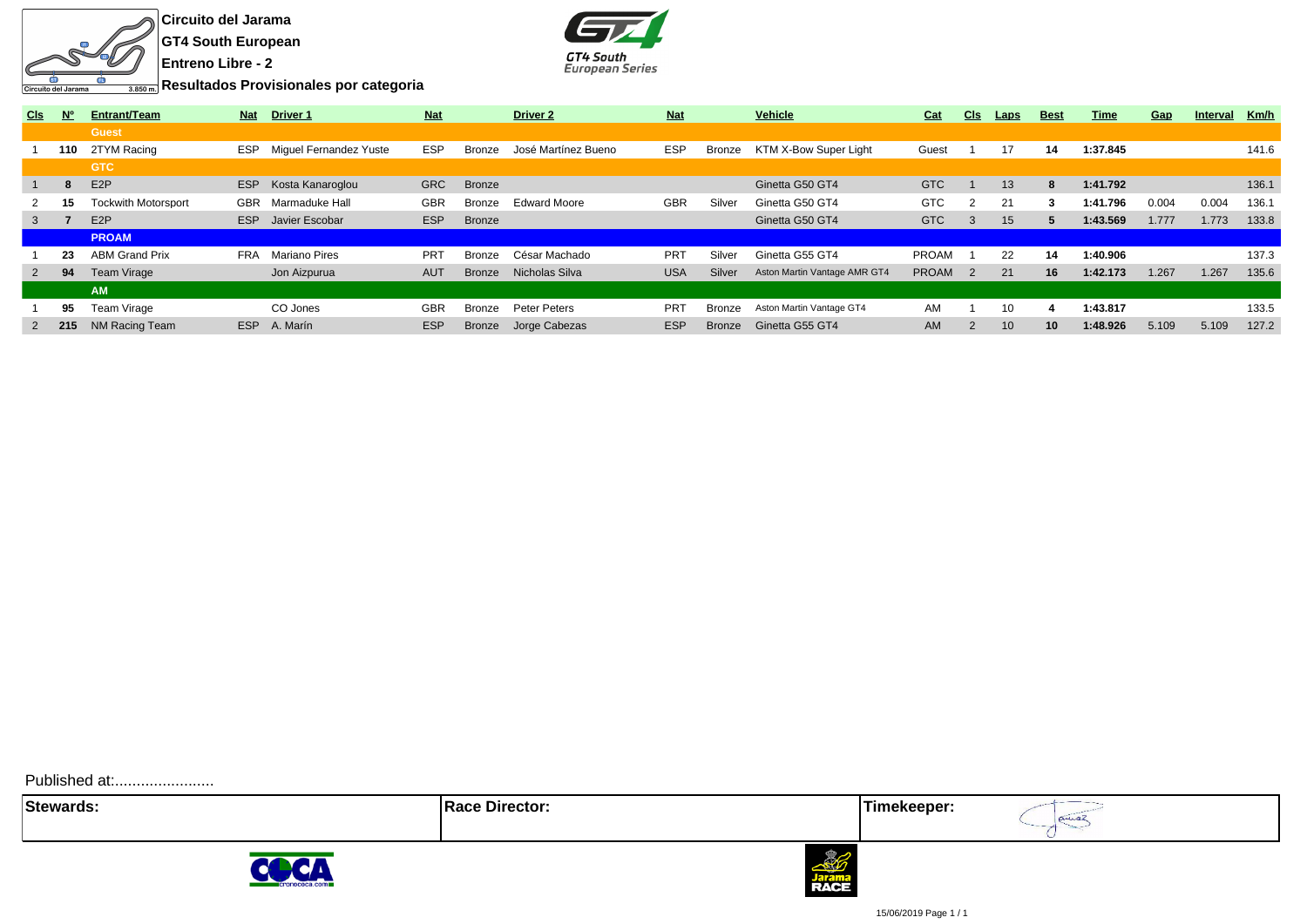

**Circuito del Jarama GT4 South European Entreno Libre - 2 Tiempos Por Vuelta**



| 7              |                              | 1 Javier Escobar   |          |          |        | Ginetta G50 GT4 15       |                |                      | 1 Marmaduke Hall |                  |          |        | Ginetta G50 GT4                                        |
|----------------|------------------------------|--------------------|----------|----------|--------|--------------------------|----------------|----------------------|------------------|------------------|----------|--------|--------------------------------------------------------|
|                | <b>GTC</b><br>$\overline{2}$ |                    |          |          |        | E <sub>2</sub> P         |                | <b>GTC</b>           | 2 Edward Moore   |                  |          |        | <b>Tockwith Motorsport</b>                             |
| Lap D          | <b>Time</b>                  | Sector 1           | Sector 2 | Sector 3 | T. Spd | <b>Elapsed</b>           | Lap D          | <b>Time</b>          | Sector 1         | Sector 2         | Sector 3 | T. Spd | <b>Elapsed</b>                                         |
| 1              | 14:38:45.981                 | 14:37:37.372       | 38.418   | 30.191   |        | 100.4 14:38:45.981       | $\mathbf{1}$   | 14:38:02.170         | 14:36:56.906     | 36.152           | 29.112   |        | 79.7 14:38:02.170                                      |
| $\overline{c}$ | 1:50.839                     | 41.167             | 37.735   | 31.937   |        | 203.7 14:40:36.820       | 2              | 1:42.620             | 39.816           | 34.281           | 28.523   |        | 230.7 14:39:44.790                                     |
| 3              | 1:44.760                     | 40.812             | 34.904   | 29.044   |        | 208.8 14:42:21.580       | 3              | 1:41.796             | 39.323           | 34.026           | 28.447   |        | 232.7 14:41:26.586                                     |
| 4              | 1:48.691                     | 42.427             | 37.157   | 29.107   |        | 216.8 14:44:10.271       | $\overline{4}$ | 1:48.903 P           | 39.508           | 34.243           | 35.152   |        | 234.2 14:43:15.489                                     |
| 5              | 1:43.569                     | 39.876             | 34.561   | 29.132   |        | 219.9 14:45:53.840       | 5              | 3:51.929             | 2:41.636         | 39.451           | 30.842   |        | 100.0 14:47:07.418                                     |
| 6              | 1:43.774                     | 40.169             | 34.588   | 29.017   |        | 217.3 14:47:37.614       | 6              | 1:48.566             | 41.764           | 37.037           | 29.765   |        | 203.7 14:48:55.984                                     |
| 7              | 1:45.962                     | 39.906             | 36.710   | 29.346   |        | 218.1 14:49:23.576       | 7              | 1:46.551             | 40.196           | 36.392           | 29.963   |        | 229.2 14:50:42.535                                     |
| 8              | 1:44.293                     | 39.795             | 35.678   | 28.820   |        | 219.9 14:51:07.869       | 8              | 1:45.330             | 40.131           | 35.547           | 29.652   |        | 221.3 14:52:27.865                                     |
| 9              | 1:43.583                     | 39.889             | 34.750   | 28.944   |        | 218.1 14:52:51.452       | 9              | 1:44.221             | 39.847           | 35.250           | 29.124   |        | 226.4 14:54:12.086                                     |
| 10             | 2:09.387 P                   | 44.044             | 39.202   | 46.141   |        | 190.1 14:55:00.839       | 10             | 1:44.455             | 39.682           | 35.298           | 29.475   |        | 225.4 14:55:56.541                                     |
| 11             | 7:50.510                     | 6:37.915           | 40.875   | 31.720   |        | 95.2 15:02:51.349        | 11             | 1:44.850             | 40.157           | 34.952           | 29.741   |        | 217.7 14:57:41.391                                     |
| 12             | 1:45.303                     | 40.407             | 35.742   | 29.154   |        | 214.7 15:04:36.652       | 12             | 1:44.907             | 39.546           | 35.807           | 29.554   |        | 226.8 14:59:26.298                                     |
| 13             | 1:43.664                     | 40.200             | 34.762   | 28.702   |        | 218.1 15:06:20.316       | -13            | 1:44.494             | 39.985           | 35.107           | 29.402   |        | 228.3 15:01:10.792                                     |
| 14             | 1:44.050                     | 39.893             | 35.156   | 29.001   |        | 218.6 15:08:04.366       | 14             | 1:43.729             | 39.689           | 34.800           | 29.240   |        | 231.7 15:02:54.521                                     |
| 15             | 2:01.234 P                   | 46.680             | 35.072   | 39.482   |        | 219.0 15:10:05.600       | 15             | 1:45.835             | 40.615           | 35.374           | 29.846   |        | 226.8 15:04:40.356                                     |
|                |                              |                    |          |          |        | Ginetta G50 GT4          | 16             | 1:43.941             | 39.922           | 34.751           | 29.268   |        | 228.3 15:06:24.297                                     |
| 8              |                              | 1 Kosta Kanaroglou |          |          |        |                          | 17             | 1:45.107             | 40.943           | 34.907           | 29.257   |        | 224.0 15:08:09.404                                     |
|                | <b>GTC</b><br>2              |                    |          |          |        | E <sub>2</sub> P         | 18             | 1:44.877             | 40.168           | 35.214           | 29.495   |        | 234.7 15:09:54.281                                     |
| Lap D          | <b>Time</b>                  | Sector 1           | Sector 2 | Sector 3 | T. Spd | <b>Elapsed</b>           | 19             | 1:45.329             | 40.070           | 35.178           | 30.081   |        | 222.6 15:11:39.610                                     |
| 1              | 14:39:03.692                 | 14:37:44.411       | 47.455   | 31.826   |        | 100.6 14:39:03.692       | 20             | 1:46.051             | 41.131           | 34.974           | 29.946   |        | 215.1 15:13:25.661                                     |
| $\overline{2}$ | 1:56.632                     | 45.081             | 39.433   | 32.118   |        | 173.6 14:41:00.324       | 21             | 1:44.165             | 39.946           | 34.720           | 29.499   |        | 228.3 15:15:09.826                                     |
| 3              | 1:58.347                     | 45.511             | 41.047   | 31.789   |        | 176.7 14:42:58.671       | 22             |                      | 41.599           | 37.625           |          | 196.0  |                                                        |
| 4              | 1:59.718                     | 46.863             | 41.771   | 31.084   |        | 158.1 14:44:58.389       |                |                      |                  |                  |          |        |                                                        |
| 5              | 1:52.354                     | 43.635             | 38.039   | 30.680   |        | 177.9 14:46:50.743 23    |                |                      | 1 Mariano Pires  |                  |          |        | Ginetta G55 GT4                                        |
| 6              | 1:44.461                     | 40.949             | 34.719   | 28.793   |        | 190.4 14:48:35.204       |                | <b>PROAM</b>         | 2 César Machado  |                  |          |        | <b>ABM Grand Prix</b>                                  |
| $\overline{7}$ | 1:42.748                     | 39.872             | 34.174   | 28.702   |        | 211.7 14:50:17.952 Lap D |                | <b>Time</b>          | Sector 1         | Sector 2         | Sector 3 | T. Spd | <b>Elapsed</b>                                         |
| 8              | 1:41.792                     | 39.373             | 33.807   | 28.612   |        | 217.3 14:51:59.744       | -1             | 14:38:32.799         | 14:37:24.636     | 37.007           | 31.156   |        | 108.2 14:38:32.799                                     |
| 9              | 1:41.970                     | 39.416             | 33.882   | 28.672   |        | 218.1 14:53:41.714       | $\overline{2}$ | 2:08.555             | 44.982           | 48.224           | 35.349   |        | 159.2 14:40:41.354                                     |
| 10             | 1:49.288 P                   | 39.409             | 33.802   | 36.077   |        | 216.8 14:55:31.002       | 3              | 1:44.075             | 41.122           | 34.172           | 28.781   |        | 196.3 14:42:25.429                                     |
| 11             | 5:43.785                     | 4:41.220           | 33.858   | 28.707   |        | 114.0 15:01:14.787       | 4              | 1:42.423             | 39.493           | 34.313           | 28.617   |        | 221.3 14:44:07.852                                     |
| 12             | 1:41.920                     | 39.372             | 33.784   | 28.764   |        | 218.6 15:02:56.707       | 5              | 1:41.553             | 39.165           | 33.686           | 28.702   |        | 223.6 14:45:49.405                                     |
| 13             | 1:59.361 P                   | 39.311             | 37.936   | 42.114   |        | 221.3 15:04:56.068       | 6              | 1:41.154             | 39.239           | 33.427           | 28.488   |        | 221.3 14:47:30.559                                     |
|                |                              |                    |          |          |        |                          | 7              | 1:45.544             | 41.798           | 34.757           | 28.989   |        | 223.1 14:49:16.103                                     |
|                |                              |                    |          |          |        |                          | 8              | 1:41.295             | 39.200           | 33.521           | 28.574   |        | 221.3 14:50:57.398                                     |
|                |                              |                    |          |          |        |                          | 9              | 1:40.914             | 38.973           | 33.467           |          |        | 28.474 220.4 14:52:38.312                              |
|                |                              |                    |          |          |        |                          | 10             | 1:47.924 P           | 38.900           | 33.919           |          |        | 35.105 220.8 14:54:26.236                              |
|                |                              |                    |          |          |        |                          |                |                      |                  |                  |          |        | 29.068 108.5 14:57:28.252                              |
|                |                              |                    |          |          |        |                          | 11             | 3:02.016             | 1:56.389         | 36.559           |          |        |                                                        |
|                |                              |                    |          |          |        |                          | 12             | 1:41.650             | 39.380           | 33.858           |          |        | 28.412 218.6 14:59:09.902                              |
|                |                              |                    |          |          |        |                          | 13             | 1:43.213             | 38.846           | 33.896           |          |        | 30.471 221.3 15:00:53.115                              |
|                |                              |                    |          |          |        |                          | 14             | 1:40.906             | 38.959           | 33.612           |          |        | 28.335 219.9 15:02:34.021                              |
|                |                              |                    |          |          |        |                          | 15             | 1:41.476             | 38.913           | 33.482           | 29.081   |        | 222.2 15:04:15.497                                     |
|                |                              |                    |          |          |        |                          | 16             | 1:41.090             | 38.918           | 33.587           |          |        | 28.585 220.8 15:05:56.587                              |
|                |                              |                    |          |          |        |                          | 17             | 1:41.482             | 38.936           | 33.809           |          |        | 28.737 222.2 15:07:38.069                              |
|                |                              |                    |          |          |        |                          | 18             | 1:40.999             | 39.013           | 33.556           |          |        | 28.430 221.7 15:09:19.068                              |
|                |                              |                    |          |          |        |                          | 19             | 1:41.287             | 39.155           | 33.646           |          |        | 28.486 219.9 15:11:00.355                              |
|                |                              |                    |          |          |        |                          | 20<br>21       | 1:56.718<br>1:41.552 | 39.350<br>39.283 | 44.468<br>33.539 |          |        | 32.900 219.5 15:12:57.073<br>28.730 219.0 15:14:38.625 |





1:42.324 39.450 33.816 29.058 221.3 15:16:20.949

46.570 45.293 167.4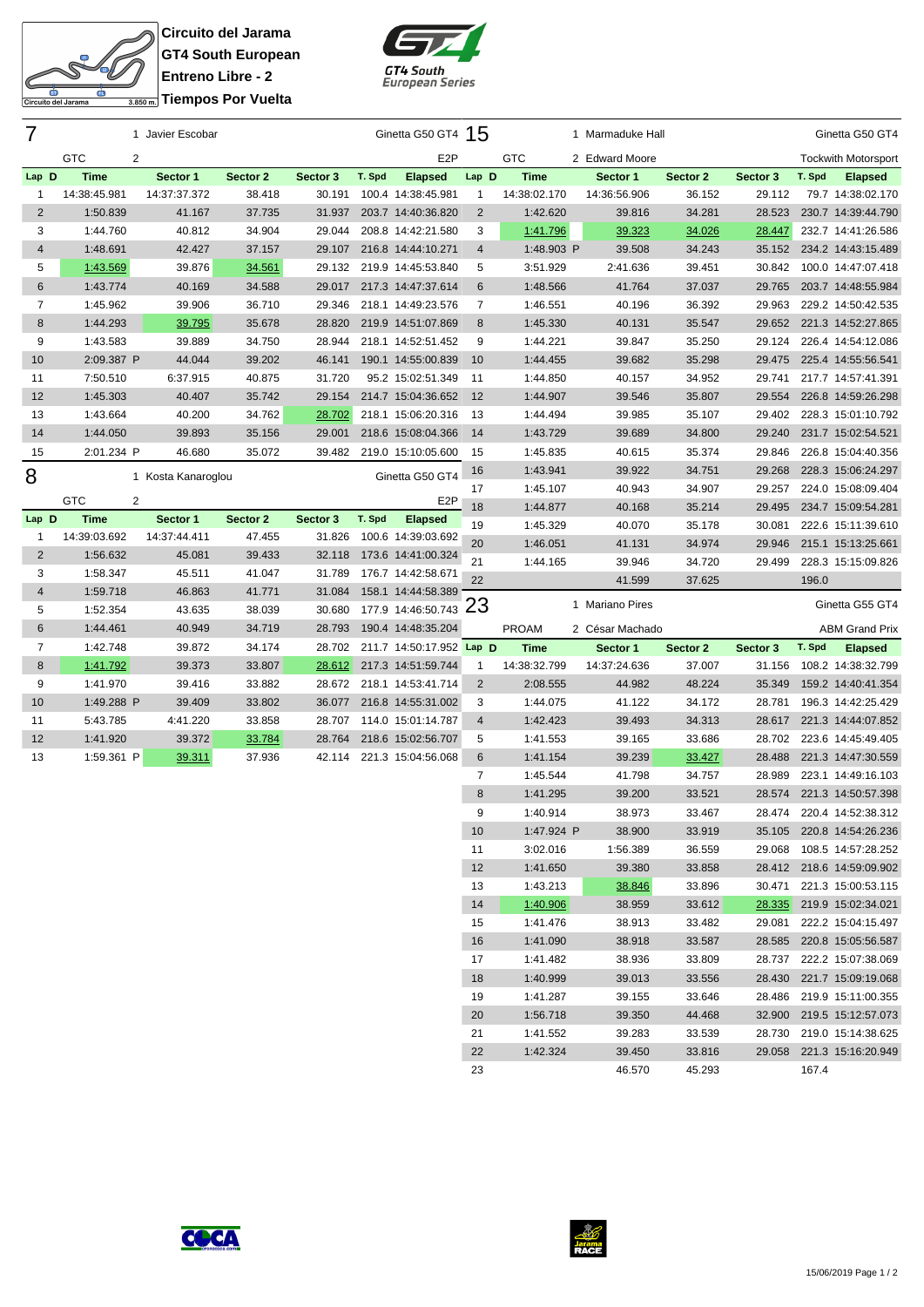

**Circuito del Jarama GT4 South European Entreno Libre - 2 Triempos Por Vuelta** 



| 94                      |              | 1 Jon Aizpurua   |          |          |        | Aston Martin Vantage AMR GT4 110 |                |              | 1 Miguel Fernandez Yuste |          |          |        | KTM X-Bow Super Light |
|-------------------------|--------------|------------------|----------|----------|--------|----------------------------------|----------------|--------------|--------------------------|----------|----------|--------|-----------------------|
|                         | <b>PROAM</b> | 2 Nicholas Silva |          |          |        | Team Virage                      |                | Guest        | 2 José Martínez Bueno    |          |          |        | 2TYM Racing           |
| Lap D                   | <b>Time</b>  | Sector 1         | Sector 2 | Sector 3 | T. Spd | <b>Elapsed</b>                   | Lap D          | <b>Time</b>  | Sector 1                 | Sector 2 | Sector 3 | T. Spd | <b>Elapsed</b>        |
| $\mathbf{1}$            | 14:38:23.915 | 14:37:06.878     | 43.606   | 33.431   |        | 91.9 14:38:23.915                | $\mathbf{1}$   | 14:38:34.514 | 14:37:28.864             | 36.436   | 29.214   |        | 92.5 14:38:34.514     |
| $\overline{2}$          | 1:49.951     | 42.287           | 36.360   | 31.304   |        | 219.0 14:40:13.866               | $\overline{2}$ | 1:48.585     | 42.630                   | 36.679   | 29.276   |        | 164.3 14:40:23.099    |
| 3                       | 1:47.409     | 41.635           | 35.506   | 30.268   |        | 221.7 14:42:01.275               | 3              | 1:45.588     | 40.842                   | 34.824   | 29.922   |        | 215.1 14:42:08.687    |
| $\overline{4}$          | 1:49.953     | 41.599           | 36.662   | 31.692   |        | 224.0 14:43:51.228               | $\overline{4}$ | 1:56.506     | 52.809                   | 34.521   | 29.176   |        | 225.0 14:44:05.193    |
| 5                       | 1:48.886     | 42.017           | 35.651   | 31.218   |        | 220.8 14:45:40.114               | 5              | 1:43.714     | 40.032                   | 34.267   | 29.415   |        | 220.8 14:45:48.907    |
| $\,6$                   | 1:48.859     | 41.934           | 36.213   | 30.712   |        | 220.4 14:47:28.973               | 6              | 1:43.444     | 40.784                   | 34.175   | 28.485   |        | 189.1 14:47:32.351    |
| $\overline{7}$          | 1:52.631     | 44.256           | 37.512   | 30.863   |        | 193.5 14:49:21.604               | 7              | 1:46.068     | 41.374                   | 34.940   | 29.754   |        | 215.5 14:49:18.419    |
| 8                       | 1:48.791     | 41.416           | 36.866   | 30.509   |        | 224.5 14:51:10.395               | 8              | 1:55.816 P   | 40.083                   | 36.831   | 38.902   |        | 218.1 14:51:14.235    |
| 9                       | 1:49.370     | 42.308           | 35.642   | 31.420   |        | 222.2 14:52:59.765               | 9              | 7:08.790     | 6:08.412                 | 32.811   | 27.567   |        | 121.4 14:58:23.025    |
| 10                      | 1:47.409     | 41.626           | 35.349   | 30.434   |        | 224.5 14:54:47.174               | 10             | 1:38.291     | 38.311                   | 32.281   | 27.699   |        | 222.2 15:00:01.316    |
| 11                      | 1:46.701     | 41.631           | 34.958   | 30.112   |        | 224.5 14:56:33.875               | 11             | 1:38.842     | 38.545                   | 32.545   | 27.752   |        | 216.8 15:01:40.158    |
| 12                      | 1:52.645 P   | 41.448           | 34.864   | 36.333   |        | 225.9 14:58:26.520               | 12             | 2:02.988 P   | 43.294                   | 39.836   | 39.858   |        | 212.1 15:03:43.146    |
| 13                      | 4:28.677     | 3:24.982         | 34.553   | 29.142   |        | 110.5 15:02:55.197               | 13             | 4:02.859     | 3:02.356                 | 32.887   | 27.616   |        | 124.8 15:07:46.005    |
| 14                      | 1:45.446     | 40.479           | 35.188   | 29.779   |        | 231.7 15:04:40.643               | 14             | 1:37.845     | 38.108                   | 32.172   | 27.565   |        | 217.7 15:09:23.850    |
| 15                      | 1:43.919     | 40.233           | 34.493   | 29.193   |        | 228.3 15:06:24.562               | - 15           | 1:49.025     | 41.037                   | 37.144   | 30.844   |        | 216.4 15:11:12.875    |
| 16                      | 1:42.173     | 40.206           | 33.215   | 28.752   |        | 236.3 15:08:06.735               | 16             | 1:50.757     | 44.373                   | 37.337   | 29.047   |        | 213.8 15:13:03.632    |
| 17                      | 1:42.296     | 39.708           | 33.907   | 28.681   |        | 233.2 15:09:49.031               | 17             | 2:00.872 P   | 40.767                   | 40.409   | 39.696   |        | 213.8 15:15:04.504    |
| 18                      | 1:42.258     | 39.777           | 33.347   | 29.134   |        | 230.2 15:11:31.289 215           |                |              | 1 A. Marín               |          |          |        | Ginetta G55 GT4       |
| 19                      | 1:42.183     | 39.862           | 33.364   | 28.957   |        | 229.2 15:13:13.472               |                |              |                          |          |          |        |                       |
| 20                      | 1:42.745     | 39.902           | 33.474   | 29.369   |        | 229.2 15:14:56.217               |                | AM           | 2 Jorge Cabezas          |          |          |        | NM Racing Team        |
| 21                      | 1:42.627     | 39.827           | 33.408   | 29.392   |        | 230.2 15:16:38.844               | Lap D          | <b>Time</b>  | Sector 1                 | Sector 2 | Sector 3 | T. Spd | <b>Elapsed</b>        |
| 22                      |              | 42.776           | 38.968   |          | 208.4  |                                  | 1              | 14:38:26.349 | 14:37:04.330             | 44.427   | 37.592   |        | 75.9 14:38:26.349     |
| 95                      |              | 1 CO Jones       |          |          |        | Aston Martin Vantage GT4         | $\overline{2}$ | 2:23.942 P   | 47.842                   | 46.635   | 49.465   |        | 169.8 14:40:50.291    |
|                         |              |                  |          |          |        |                                  | 3              | 8:35.567     | 7:13.091                 | 43.967   | 38.509   |        | 77.8 14:49:25.858     |
|                         | AM           | 2 Peter Peters   |          |          |        | Team Virage                      | 4              | 2:09.223     | 46.658                   | 46.928   | 35.637   |        | 168.7 14:51:35.081    |
| Lap D                   | <b>Time</b>  | Sector 1         | Sector 2 | Sector 3 | T. Spd | <b>Elapsed</b>                   | 5              | 2:16.745 P   | 48.038                   | 42.630   | 46.077   |        | 155.8 14:53:51.826    |
| $\mathbf{1}$            | 14:59:45.583 | 14:58:38.542     | 36.601   | 30.440   |        | 94.6 14:59:45.583                | 6              | 13:18.474    | 12:04.664                | 40.264   | 33.546   |        | 84.8 15:07:10.300     |
| $\overline{\mathbf{c}}$ | 1:45.595     | 40.947           | 34.828   | 29.820   |        | 226.4 15:01:31.178               | $\overline{7}$ | 2:03.258 P   | 44.982                   | 38.243   | 40.033   |        | 191.8 15:09:13.558    |
| 3                       | 1:44.034     | 40.243           | 34.191   | 29.600   |        | 227.8 15:03:15.212               | 8              | 3:21.115     | 2:11.731                 | 38.584   | 30.800   |        | 102.1 15:12:34.673    |
| $\overline{4}$          | 1:43.817     | 40.050           | 33.908   | 29.859   |        | 228.8 15:04:59.029               | 9              | 1:50.084     | 42.622                   | 36.822   | 30.640   |        | 204.9 15:14:24.757    |
| 5                       | 1:43.846     | 39.916           | 34.472   | 29.458   |        | 228.3 15:06:42.875               | 10             | 1:48.926     | 41.409                   | 36.019   | 31.498   |        | 213.4 15:16:13.683    |
| 6                       | 1:44.055     | 40.190           | 34.290   | 29.575   |        | 227.8 15:08:26.930               | 11             |              | 41.220                   | 36.077   |          | 208.4  |                       |
| $\overline{7}$          | 1:51.693     | 39.954           | 40.612   | 31.127   |        | 229.7 15:10:18.623               |                |              |                          |          |          |        |                       |
| 8                       | 1:44.590     | 40.813           | 34.060   | 29.717   |        | 228.3 15:12:03.213               |                |              |                          |          |          |        |                       |
| 9                       | 1:43.904     | 40.262           | 34.011   | 29.631   |        | 225.4 15:13:47.117               |                |              |                          |          |          |        |                       |
| 10                      | 1:44.063     | 39.973           | 34.157   | 29.933   |        | 228.3 15:15:31.180               |                |              |                          |          |          |        |                       |
| 11                      |              | 47.134           | 42.950   |          | 225.9  |                                  |                |              |                          |          |          |        |                       |



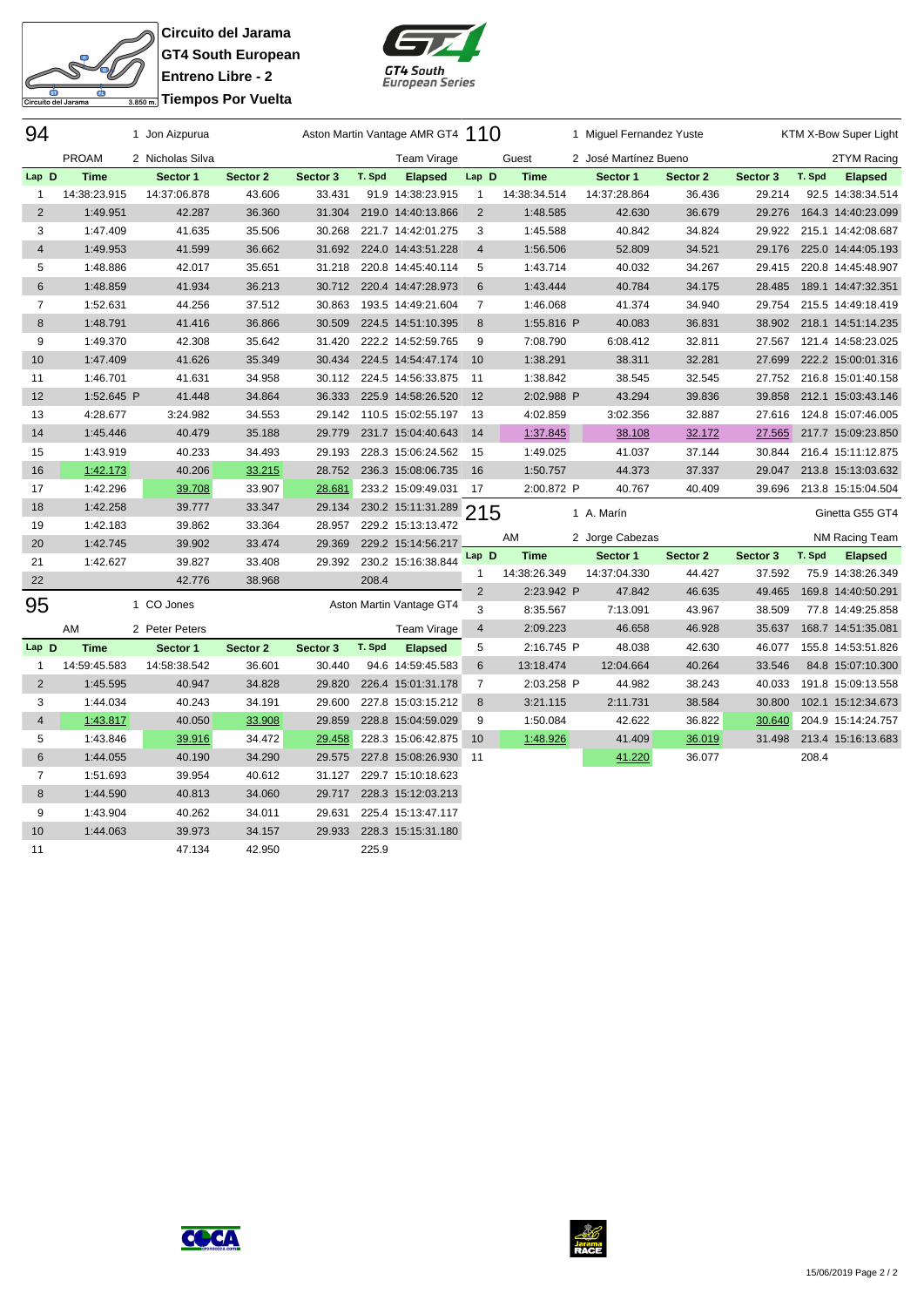



|             | Sector - 1  |                                  |        |             | Sector - 2                       |        |             | Sector - 3                       |        |                |           | <b>Ideal Lap vs Best Lap</b>     |                         |     |
|-------------|-------------|----------------------------------|--------|-------------|----------------------------------|--------|-------------|----------------------------------|--------|----------------|-----------|----------------------------------|-------------------------|-----|
| <b>Clas</b> | $N^{\circ}$ | <b>Driver</b>                    | Time   | $N^{\circ}$ | <b>Driver</b>                    | Time   | $N^{\circ}$ | <b>Driver</b>                    | Time   | Clas           | <b>No</b> | <b>Driver</b>                    | Ideal Lap Best Lap Clas |     |
|             | 110         | Fernandez Yuste - Martínez Bueno | 38.108 | 110         | Fernandez Yuste - Martínez Bueno | 32.172 | 110         | Fernandez Yuste - Martínez Bueno | 27.565 |                | 110       | Fernandez Yuste - Martínez Bueno | 1:37.845 1:37.845       |     |
|             | 23          | Pires - Machado                  | 38,846 | 94          | Aizpurua - Silva                 | 33.215 | <b>23</b>   | Pires - Machado                  | 28.335 | $\overline{2}$ | 23        | Pires - Machado                  | 1:40.608 1:40.906       | - 2 |
| 3           | 8           | Kosta Kanaroglou                 | 39.311 | 23          | Pires - Machado                  | 33.427 | 15          | Hall - Moore                     | 28.447 | 3              | 94        | Aizpurua - Silva                 | 1:41.604 1:42.173       | - 5 |
|             | 15          | Hall - Moore                     | 39.323 | 8           | Kosta Kanaroglou                 | 33.784 | 8           | Kosta Kanaroglou                 | 28.612 |                | 8         | Kosta Kanaroglou                 | 1:41.707 1:41.792       |     |
| 5           | 94          | Aizpurua - Silva                 | 39.708 | 95          | Jones - Peters                   | 33.908 | 94          | Aizpurua - Silva                 | 28.681 | 5              | 15        | Hall - Moore                     | 1:41.796 1:41.796       | -4  |
| 6           |             | Javier Escobar                   | 39.795 | 15          | Hall - Moore                     | 34.026 |             | Javier Escobar                   | 28.702 | 6              |           | Javier Escobar                   | 1:43.058 1:43.569       | - 6 |
|             | 95          | Jones - Peters                   | 39.916 |             | Javier Escobar                   | 34.561 | 95          | Jones - Peters                   | 29.458 |                | 95        | Jones - Peters                   | 1:43.282 1:43.817       |     |
| 8           | 215         | Marín - Cabezas                  | 41.220 | 215         | Marín - Cabezas                  | 36.019 | 215         | Marín - Cabezas                  | 30.640 | 8              | 215       | Marín - Cabezas                  | 1:47.879 1:48.926       |     |



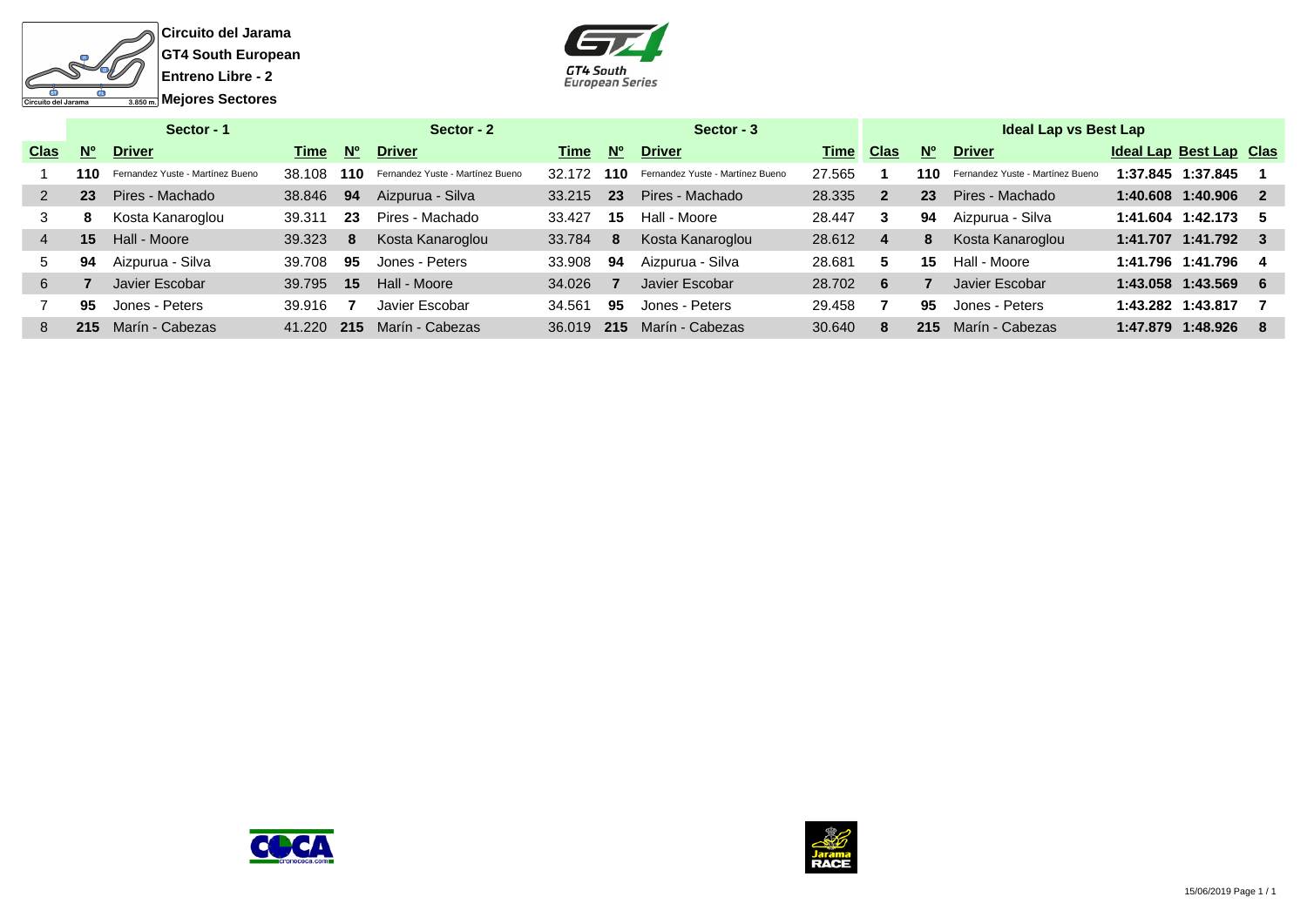



|  |                          |                                   |            |            |                            |            |        |                                 |              |               | Best 1       |     | Best 2                  |     | Best 3        |     | Best 4                                                    |      | Best 5        |  |
|--|--------------------------|-----------------------------------|------------|------------|----------------------------|------------|--------|---------------------------------|--------------|---------------|--------------|-----|-------------------------|-----|---------------|-----|-----------------------------------------------------------|------|---------------|--|
|  | CI Nº Entrant/Team       | Nat Driver 1                      | <b>Nat</b> |            | <b>Driver 2</b>            | <b>Nat</b> |        | Vehicle                         | Cat          | CI.           | Time         | Lap | Time                    | Lap | Time          | Lap | Time                                                      | Lap  | Time Lap      |  |
|  | 110 2TYM Racing          | <b>ESP</b> Miquel Fernandez Yuste | <b>ESP</b> |            | Bronze José Martínez Bueno | <b>ESP</b> |        | Bronze KTM X-Bow Super Light    | Guest        |               |              |     | 1:37.845 14 1:38.291    | 10  |               |     | 1:38.842  11  1:43.444                                    | - 6  | $1:43.714$ 5  |  |
|  | 2 23 ABM Grand Prix      | FRA Mariano Pires                 | <b>PRT</b> |            | Bronze César Machado       | <b>PRT</b> | Silver | Ginetta G55 GT4                 | <b>PROAM</b> |               |              |     |                         |     |               |     | 1:40.906 14 1:40.914 9 1:40.999 18 1:41.090 16 1:41.154 6 |      |               |  |
|  | 3 8 E2P                  | ESP Kosta Kanaroglou              |            | GRC Bronze |                            |            |        | Ginetta G50 GT4                 | GTC          |               | 1:41.792 8   |     | 1:41.920                |     | 12 1:41.970 9 |     | 1:42.748                                                  |      | $1:44.461$ 6  |  |
|  | 4 15 Tockwith Motorsport | GBR Marmaduke Hall                |            |            | GBR Bronze Edward Moore    | <b>GBR</b> | Silver | Ginetta G50 GT4                 | GTC.         | $\mathcal{P}$ | $1:41.796$ 3 |     | $1:42.620$ 2            |     |               |     | 1:43.729  14  1:43.941  16  1:44.165  21                  |      |               |  |
|  | 5 94 Team Virage         | Jon Aizpurua                      |            |            | AUT Bronze Nicholas Silva  | USA        | Silver | Aston Martin Vantage AMR        | PROAM        |               |              |     | 1:42.173 16 1:42.183 19 |     | 1:42.258      |     | 18 1:42.296                                               |      | 1:42.627 21   |  |
|  | 6 7 E2P                  | ESP Javier Escobar                |            | ESP Bronze |                            |            |        | Ginetta G50 GT4                 | <b>GTC</b>   | $\mathcal{A}$ | $1:43.569$ 5 |     | 1:43.583 9              |     |               |     | 1:43.664  13  1:43.774                                    | $-6$ | $1:44.050$ 14 |  |
|  | 7 95 Team Virage         | CO Jones                          | GBR        |            | Bronze Peter Peters        | <b>PRT</b> |        | Bronze Aston Martin Vantage GT4 | AM           |               | 1:43.817     |     | 1:43.846                | -5  | 1:43.904      | - 9 | 1:44.034                                                  |      | $1:44.055$ 6  |  |
|  | 8 215 NM Racing Team     | ESP A. Marín                      | ESP        |            | Bronze Jorge Cabezas       | ESP        |        | Bronze Ginetta G55 GT4          | AM.          |               |              |     | 1:48.926 10 1:50.084    | - 9 | 2:03.258      |     | 2:09.223                                                  |      | $2:16.745$ 5  |  |



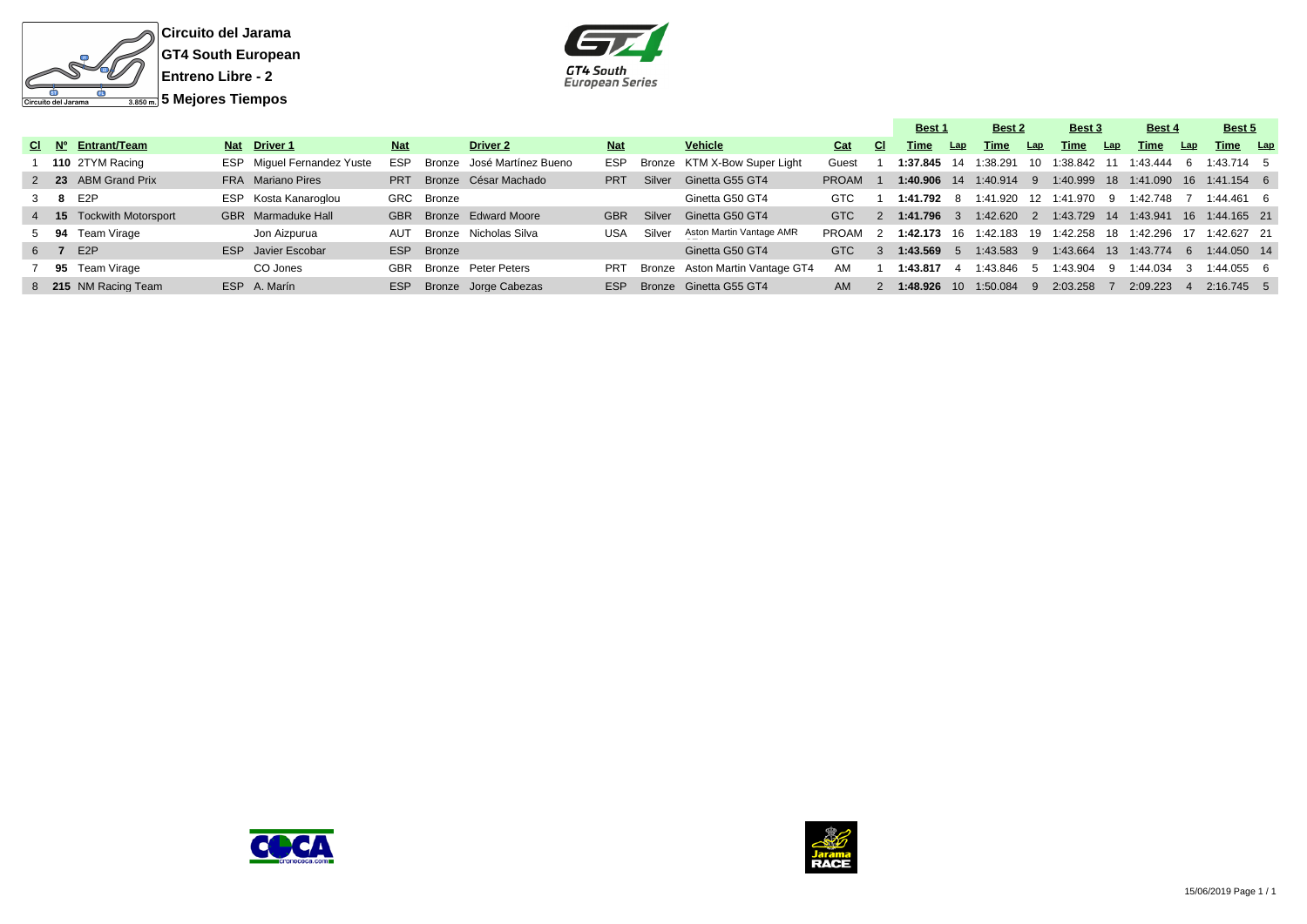



|         |                          |                                   |            |            |                            |            |        |                                 |       |               | Top 1 |                | Top 2 |                          | Тор 3                                            |                | <u>Top 4</u> |      | Top 5 |    |          |
|---------|--------------------------|-----------------------------------|------------|------------|----------------------------|------------|--------|---------------------------------|-------|---------------|-------|----------------|-------|--------------------------|--------------------------------------------------|----------------|--------------|------|-------|----|----------|
|         | CI Nº Entrant/Team       | Nat Driver 1                      | <b>Nat</b> |            | <b>Driver 2</b>            | <b>Nat</b> |        | <b>Vehicle</b>                  | Cat   | <b>CI</b>     |       |                |       |                          | Km/h Lap Km/h Lap Km/h Lap Km/h Lap Km/h Lap Avg |                |              |      |       |    |          |
|         | 94 Team Virage           | Jon Aizpurua                      | <b>AUT</b> |            | Bronze Nicholas Silva      | USA        | Silver | Aston Martin Vantage AMR        | PROAM |               | 236.3 | 16             | 233.2 | 17                       | 231.7                                            | 14             | 230.2        | 18   | 230.2 |    | 232.3    |
|         | 2 15 Tockwith Motorsport | GBR Marmaduke Hall                | <b>GBR</b> |            | Bronze Edward Moore        | <b>GBR</b> | Silver | Ginetta G50 GT4                 | GTC   |               | 234.7 | 18             | 234.2 | -4                       | 232.7                                            | -3             | 231.7        | 14   | 230.7 |    | 232.8    |
|         | 3 95 Team Virage         | CO Jones                          |            |            | GBR Bronze Peter Peters    | <b>PRT</b> |        | Bronze Aston Martin Vantage GT4 | AM    |               | 229.7 |                | 228.8 |                          | 228.3                                            | $\overline{b}$ | 228.3        | -8   | 228.3 | 10 | 228.7    |
|         | 4 110 2TYM Racing        | <b>ESP</b> Miguel Fernandez Yuste | <b>ESP</b> |            | Bronze José Martínez Bueno | <b>ESP</b> |        | Bronze KTM X-Bow Super Light    | Guest |               | 225.0 | $\overline{4}$ | 222.2 | 10                       | 220.8                                            | $\mathbf b$    | 218.1        | -8   | 217.7 | 14 | 220.8    |
|         | 5 23 ABM Grand Prix      | FRA Mariano Pires                 | PRT        |            | Bronze César Machado       | <b>PRT</b> | Silver | Ginetta G55 GT4                 | PROAM |               | 223.6 | - 5            | 223.1 | $\overline{\phantom{a}}$ | 222.2                                            | - 15           | 222.2        | - 17 | 221.7 |    | 18 222.5 |
| 6 8 E2P |                          | ESP Kosta Kanaroglou              |            | GRC Bronze |                            |            |        | Ginetta G50 GT4                 | GTC   | $\mathcal{P}$ | 221.3 | $-13$          | 218.6 | 12                       | 218.1                                            | -9             | 217.3        | -8   | 216.8 |    | 10 218.4 |
| 7 7     | E2P                      | ESP Javier Escobar                | ESP        | Bronze     |                            |            |        | Ginetta G50 GT4                 | GTC.  |               | 219.9 | -5             | 219.9 | -8                       | 219.0                                            | 15             | 218.6        | -14  | 218.1 |    | 219.1    |
|         | 8 215 NM Racing Team     | ESP A. Marín                      | <b>ESP</b> |            | Bronze Jorge Cabezas       | <b>ESP</b> |        | Bronze Ginetta G55 GT4          | AM.   |               | 213.4 | $10^{-}$       | 208.4 | 11                       | 204.9                                            | -9             | 191.8        |      | 169.8 |    | 197.7    |
|         |                          |                                   |            |            |                            |            |        |                                 |       |               |       |                |       |                          |                                                  |                |              |      |       |    |          |



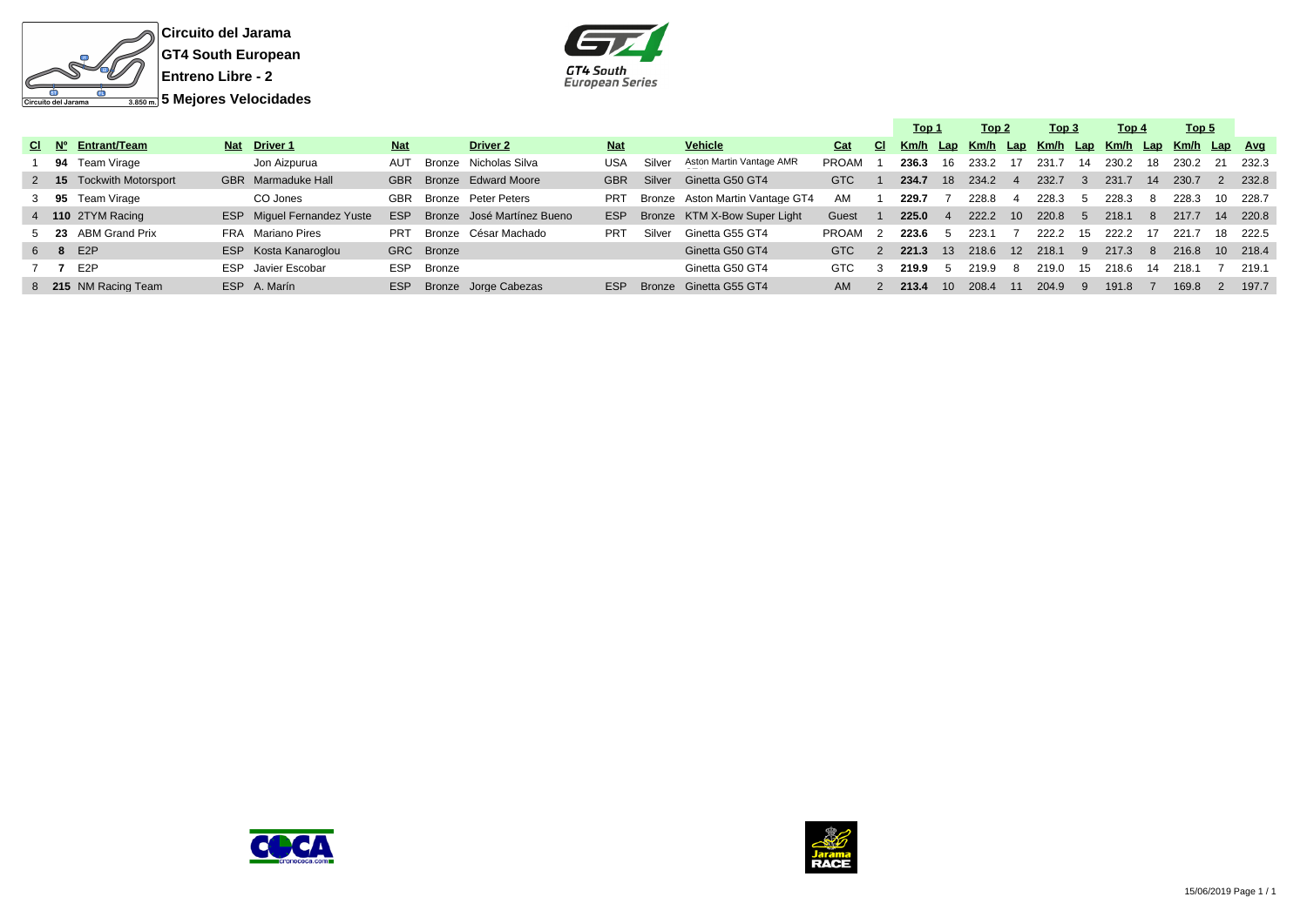

**Circuito del Jarama GT4 South European Entreno Libre - 2**

GT4 South<br>European Series

|                                  |  | Lap Time of Day Session Time Nº Entrant/Team      | Nat Driver 1                                              | <b>Nat</b> | Driver 2                 | <b>Nat</b> |        | Vehicle                          | Cat        | Time                 | Km/h  |
|----------------------------------|--|---------------------------------------------------|-----------------------------------------------------------|------------|--------------------------|------------|--------|----------------------------------|------------|----------------------|-------|
|                                  |  | 2 16:39:44.790 2:04:43.790 15 Tockwith Motorsport | <b>GBR</b> Marmaduke Hall                                 |            | GBR Bronze Edward Moore  | GBR        | Silver | Ginetta G50 GT4                  | <b>GTC</b> | 1:42.620 135.0       |       |
| 3  16:41:26.586  2:06:25.586  15 |  | <b>Tockwith Motorsport</b>                        | <b>GBR</b> Marmaduke Hall                                 |            | GBR Bronze Edward Moore  | <b>GBR</b> | Silver | Ginetta G50 GT4                  | <b>GTC</b> | 1:41.796 136.1       |       |
|                                  |  | 5 16:45:49.405 2:10:48.405 23 ABM Grand Prix      | <b>FRA</b> Mariano Pires                                  | <b>PRT</b> | Bronze César Machado     | <b>PRT</b> | Silver | Ginetta G55 GT4                  |            | PROAM 1:41.553 136.4 |       |
|                                  |  | 6 16:47:30.559 2:12:29.559 23 ABM Grand Prix      | FRA Mariano Pires                                         | <b>PRT</b> | Bronze César Machado     | <b>PRT</b> | Silver | Ginetta G55 GT4                  |            | PROAM 1:41.154 137.0 |       |
|                                  |  | 9 16:52:38.312 2:17:37.312 23 ABM Grand Prix      | <b>FRA</b> Mariano Pires                                  |            | PRT Bronze César Machado | <b>PRT</b> |        | Silver Ginetta G55 GT4           |            | PROAM 1:40.914 137.3 |       |
|                                  |  | 10 17:00:01.316 2:25:00.316 110 2TYM Racing       | ESP Miquel Fernandez Yuste ESP Bronze José Martínez Bueno |            |                          |            |        | ESP Bronze KTM X-Bow Super Light | Guest      | 1:38.291 141.0       |       |
|                                  |  | 14 17:09:23.850 2:34:22.850 110 2TYM Racing       | ESP Miquel Fernandez Yuste ESP Bronze José Martínez Bueno |            |                          | <b>ESP</b> |        | Bronze KTM X-Bow Super Light     | Guest      | 1:37.845             | 141.6 |



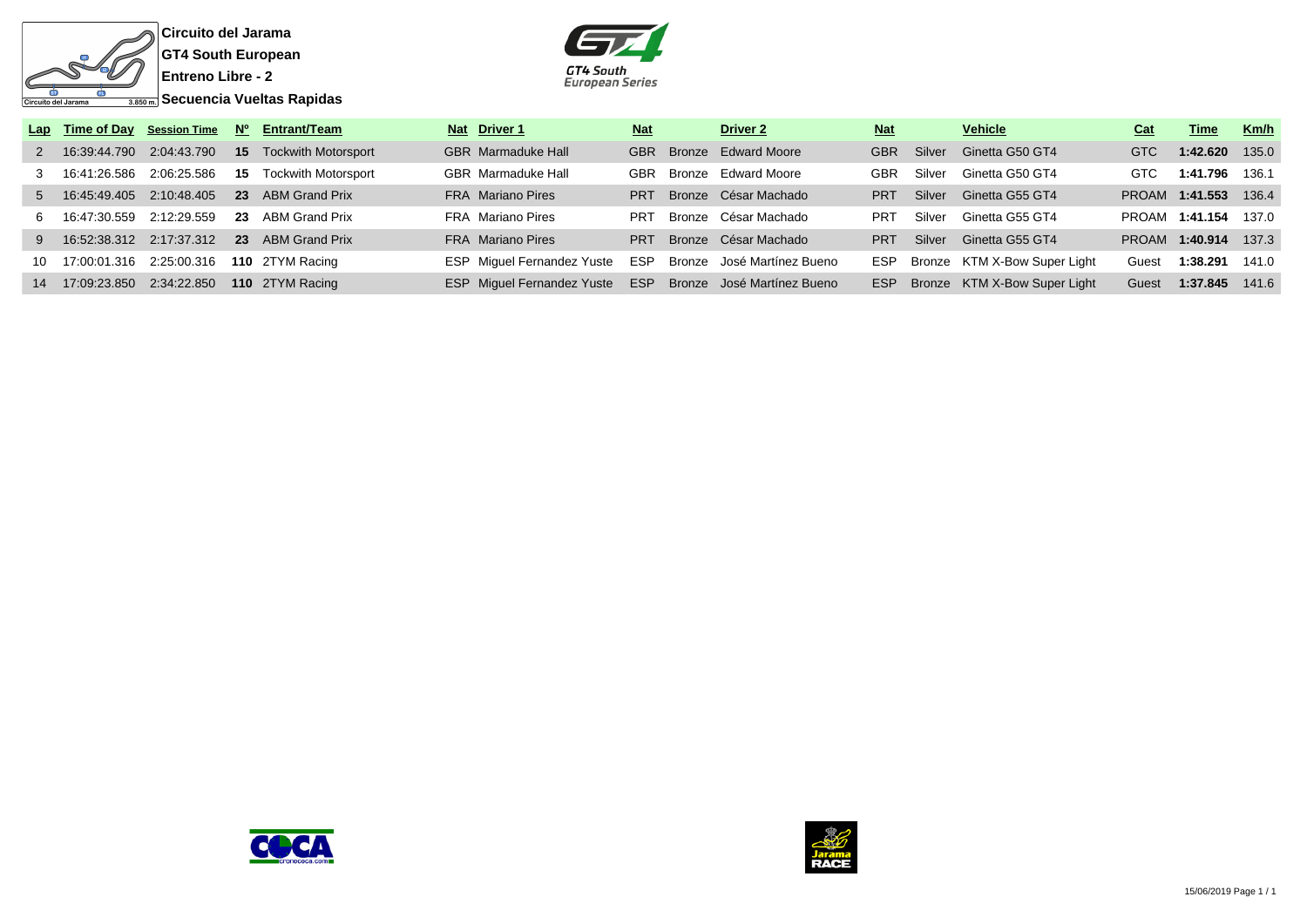

**Circuito del Jarama GT4 South European**



| Nº Entrant/Team               | Nat Driver 1                      | <b>Nat</b> |            | <b>Driver 2</b>                | <u>Nat</u> |        | <b>Vehicle</b>                                         | Cat        | <b>Km/h Session</b>           |
|-------------------------------|-----------------------------------|------------|------------|--------------------------------|------------|--------|--------------------------------------------------------|------------|-------------------------------|
| 88 Veloso Motorsport          | PRT Miguel Cristovão              | <b>PRT</b> |            | Bronze Francisco Abreu         | <b>PRT</b> | Silver | Mercedes-AMG GT4                                       |            | PROAM 240.5 Entreno Libre - 1 |
| <b>15</b> Tockwith Motorsport | <b>GBR</b> Marmaduke Hall         | <b>GBR</b> |            | Bronze Edward Moore            | <b>GBR</b> | Silver | Ginetta G50 GT4                                        | <b>GTC</b> | 238.9 Entreno Libre - 1       |
| 94 Team Virage                | Jon Aizpurua                      | AUT        |            | Bronze Nicholas Silva          | <b>USA</b> | Silver | Aston Martin Vantage AMR PROAM 236.3 Entreno Libre - 2 |            |                               |
| 95 Team Virage                | CO Jones                          |            |            | <b>GBR</b> Bronze Peter Peters | <b>PRT</b> |        | Bronze Aston Martin Vantage GT4                        | AM         | 231.2 Entreno Libre - 1       |
| 23 ABM Grand Prix             | FRA Mariano Pires                 | <b>PRT</b> |            | Bronze César Machado           | <b>PRT</b> | Silver | Ginetta G55 GT4                                        |            | PROAM 225.0 Entreno Libre - 1 |
| 110 2TYM Racing               | <b>ESP</b> Miguel Fernandez Yuste | <b>ESP</b> |            | Bronze José Martínez Bueno     | ESP        |        | Bronze KTM X-Bow Super Light                           | Guest      | 225.0 Entreno Libre - 2       |
| 7 E2P                         | <b>ESP</b> Javier Escobar         |            | ESP Bronze |                                |            |        | Ginetta G50 GT4                                        | GTC        | 222.2 Entreno Libre - 1       |
| 8 E2P                         | ESP Kosta Kanaroglou              |            | GRC Bronze |                                |            |        | Ginetta G50 GT4                                        | <b>GTC</b> | 221.3 Entreno Libre - 2       |
| 215 NM Racing Team            | ESP A. Marín                      | ESP        |            | Bronze Jorge Cabezas           | ESP        |        | Bronze Ginetta G55 GT4                                 | AM         | 213.4 Entreno Libre - 2       |